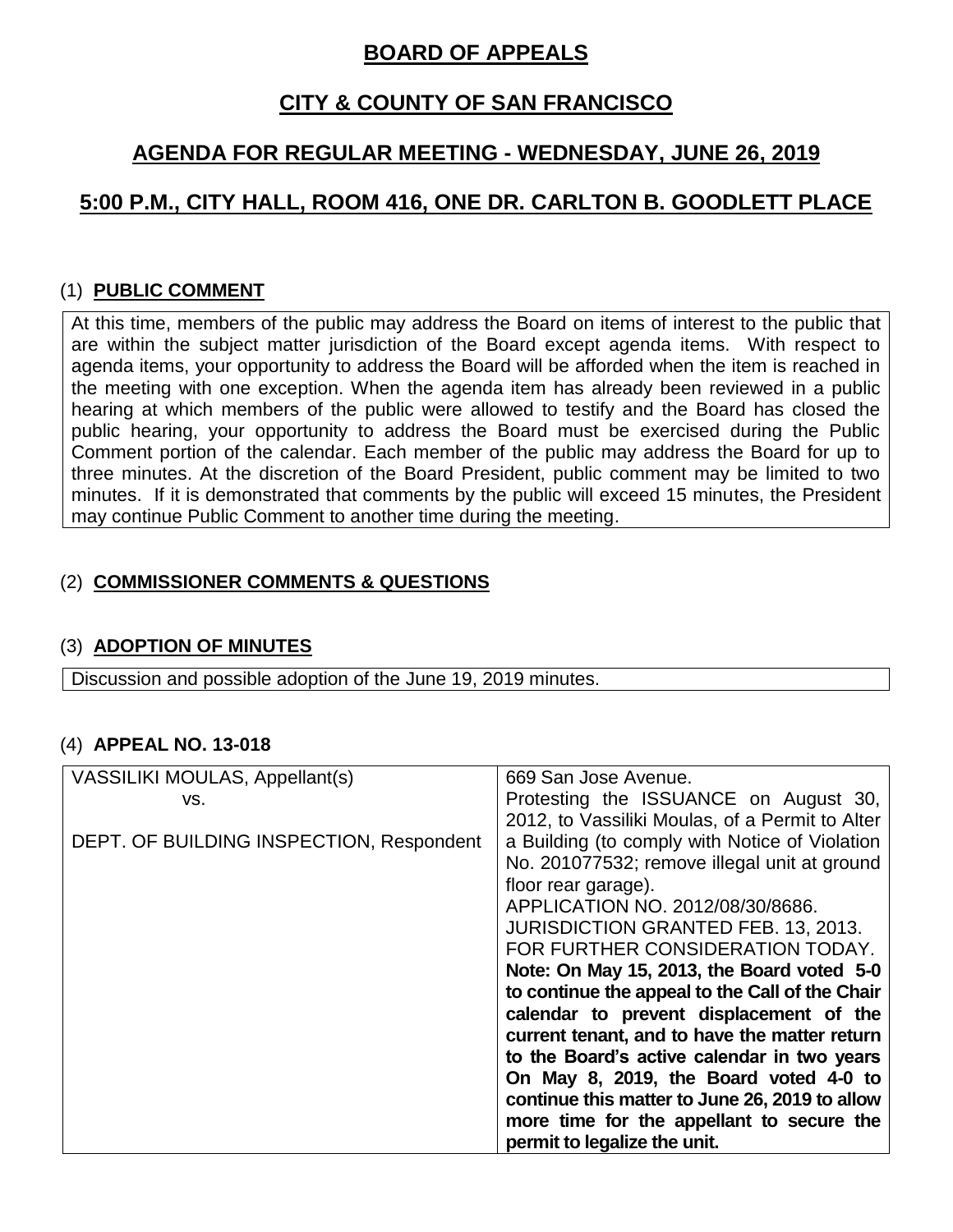## (5) **APPEAL NO. 19-045**

| VI HUYNH, Appellant(s)                      | 3030 16 <sup>th</sup> Street.                  |
|---------------------------------------------|------------------------------------------------|
| VS.                                         | Protesting the ISSUANCE on April 12, 2019,     |
|                                             | to the San Francisco Public Works, Bureau of   |
| <b>SAN FRANCISCO PUBLIC WORKS</b>           | Urban Forestry, of a Public Works Order        |
| <b>BUREAU OF URBAN FORESTRY, Respondent</b> | (APPROVAL of request to remove two street      |
|                                             | trees with replacement adjacent to the subject |
|                                             | property).                                     |
|                                             | ORDER NO. 201007.                              |
|                                             | FOR HEARING TODAY.                             |

## (6) **APPEAL NO. 19-016**

| ANDREW RABINOVICH, Appellant(s)          | 157 Marview Way.                                 |
|------------------------------------------|--------------------------------------------------|
| VS.                                      | Protesting the ISSUANCE on March 06, 2019, to    |
|                                          | Andrew Rabinovich & Iri Strigo, of an Alteration |
| DEPT. OF BUILDING INSPECTION, Respondent | Permit (to comply with Notice of Violation No.   |
| PLANNING DEPT. APPROVAL                  | 201655151: memorialize the replacement of        |
|                                          | the exterior facade from existing siding and     |
|                                          | also replacement of the garage door with new     |
|                                          | glass roll-up garage door).                      |
|                                          | APPLICATION NO. 2017/01/31/8327.                 |
|                                          | FOR HEARING TODAY.                               |

### (7) **APPEAL NO. 19-053**

| JEFFREY MATTLIN, Appellant(s)    | 2 Foerster Street.                                   |
|----------------------------------|------------------------------------------------------|
| VS.                              | Protesting the ISSUANCE on May 02, 2019, to          |
|                                  | Lilia Scott, of a Letter of Determination (regarding |
| ZONING ADMINISTRATOR, Respondent | the legal number of off-street parking spaces at     |
|                                  | the subject property and their respective locations  |
|                                  | pursuant to Planning Code Section 134; based         |
|                                  | upon the information available to the Planning       |
|                                  | Department, the subject property contains one        |
|                                  | legal off-street parking space located within the    |
|                                  | existing detached garage structure, located within   |
|                                  | the required rear yard).                             |
|                                  | RECORD NO. 2019-001789ZAD.                           |
|                                  | FOR HEARING TODAY.                                   |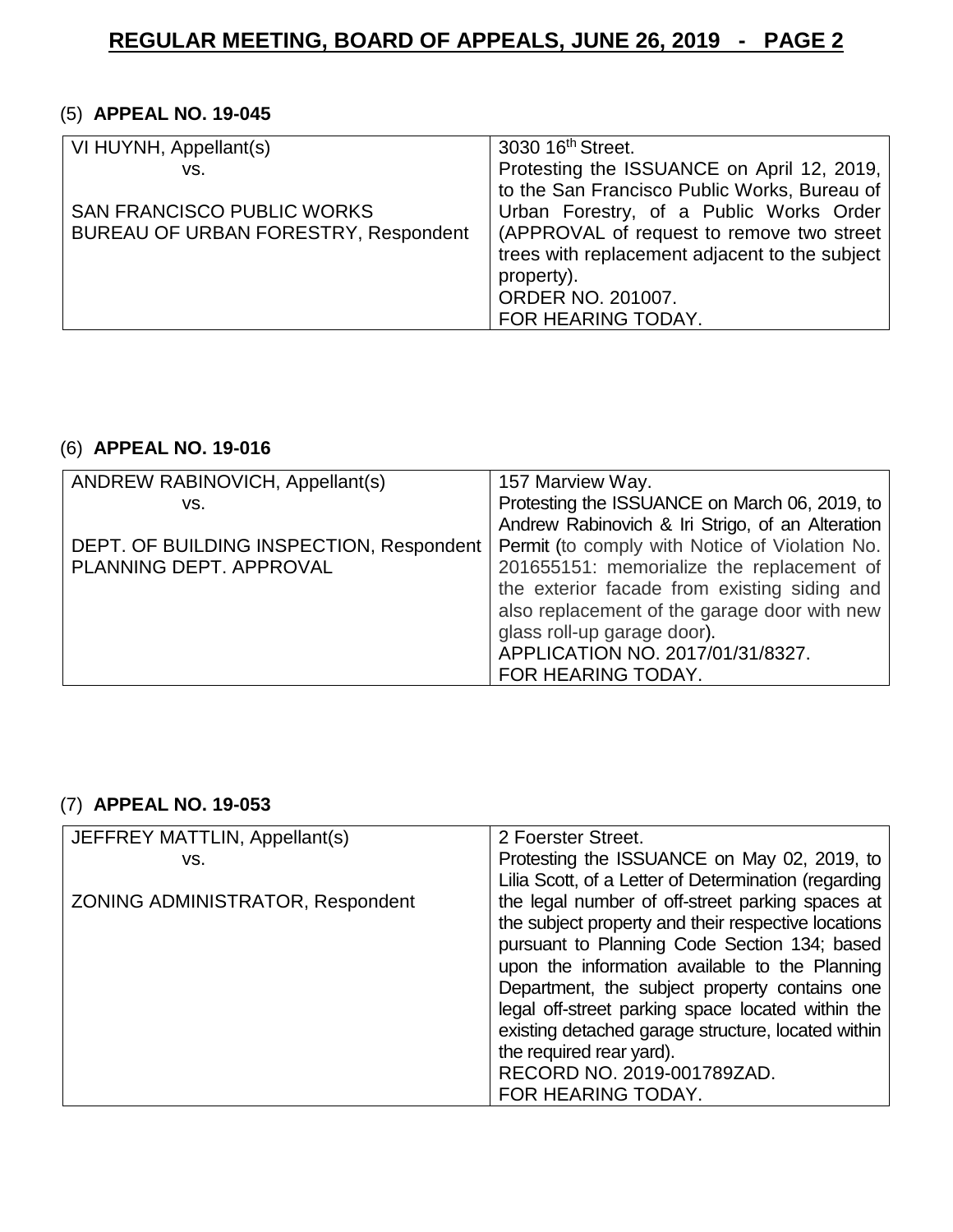#### (8) **APPEAL NO. 19-047**

| 1598 BAY CONDOMINIUM ASSOCIATION, | 3620 Buchanan Street.                                |
|-----------------------------------|------------------------------------------------------|
| Appellant(s)                      | Protesting the ISSUANCE on April 23, 2019, to        |
| VS.                               | Gas Light Building, LLC, of a Rear Yard              |
|                                   | Modification (for a project proposing to 1)          |
| ZONING ADMINISTRATOR, Respondent  | demolish a non-contributory one-story garden         |
|                                   | house currently used as office space and a           |
|                                   | portion of the non-contributory garden patio, and    |
|                                   | 2) to construct a new four-story, eight-unit         |
|                                   | residential building, eight Class 1 bicycle parking  |
|                                   | spaces, four Class 2 bicycle parking spaces, and     |
|                                   | one vehicle parking space; the portion of the        |
|                                   | existing garden to remain will be used as open       |
|                                   | space, and the new building will extend to the       |
|                                   | rear property line. Because the project proposes     |
|                                   | no rear yard located at the project area of the lot, |
|                                   | and the new building will extend to the rear         |
|                                   | property line, a Rear Yard Modification per          |
|                                   | Planning Code Section 134(e) is required).           |
|                                   | CASE NO. 2016-010079VAR.                             |
|                                   | FOR HEARING TODAY.                                   |

#### (9) **SPECIAL ITEM**

Consideration and possible action by the Board to request that the Department of Public Health review and update its June 14, 2010 Memorandum, issued by Dr. Rajiv Bhatia, regarding the health effects and regulation of wireless communication networks.

### **ADJOURNMENT.**

**Note:** The materials for each item on this agenda may include some or all of the following documents: Preliminary Statement of Appeal; Departmental determination being appealed; briefs submitted by Appellants, Permit Holders, Respondent Departments or Other Parties; submittals by members of the public; and correspondence. These items, and any materials related to an item on this agenda that are distributed to the Board members at the hearing, are available for public inspection at the Board's website [\(http://www.sfgov.org/boa\)](http://www.sfgov.org/boa) and at the Board's office during normal office hours (Monday to Friday, 8:00 a.m. to 5:00 p.m., 1650 Mission Street, Room 304) and in the hearing room on the date the matter is scheduled to be heard. Please call 415-575-6880 if you have any questions concerning this agenda.

Date posted: **June 21, 2019**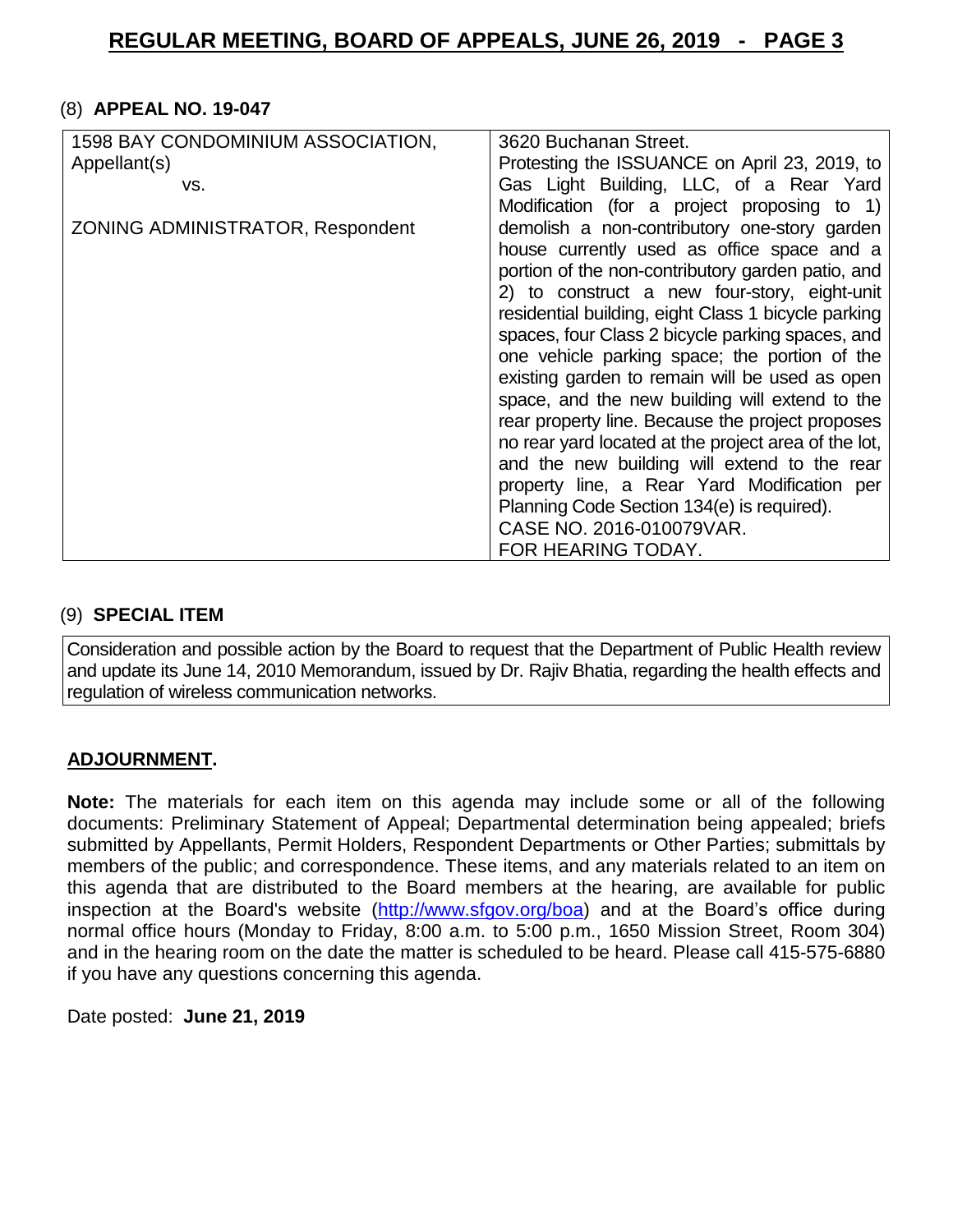# **MEMBERS OF THE BOARD OF APPEALS**

| <b>RICK SWIG</b>      | <b>PRESIDENT</b>    |
|-----------------------|---------------------|
| <b>ANN LAZARUS</b>    | <b>COMMISSIONER</b> |
| <b>DARRYL HONDA</b>   | <b>COMMISSIONER</b> |
| <b>RACHAEL TANNER</b> | <b>COMMISSIONER</b> |
| (VACANT)              | <b>COMMISSIONER</b> |

### **PROCEDURE AT HEARINGS**

Except when the Presiding Officer finds good cause to order the presentations otherwise, the order of presentation of an appeal shall be as follows: (a) the appellant shall speak first and shall be allowed seven minutes to present relevant testimony and evidence. Then the permit holder, representatives of the department, board, commission or person from whose order the appeal is taken, and/or other parties, shall be allowed seven minutes for presentation of relevant testimony and evidence. Three minutes for rebuttal shall be provided to all parties in this same order; (b) the

Board may request a departmental response at its own discretion. For rehearing requests and jurisdiction requests, each party shall be allowed three minutes to present testimony and evidence, with no rebuttal.

Other persons desiring to speak before the Board on an appeal may speak once for up to three minutes, unless the presiding officer further limits time uniformly.

Those members of the public who intend to testify about a particular appeal and wish to have the Board give their testimony evidentiary weight for purposes of deciding the appeal are asked to take an oath. Please note that any member of the public may speak without being sworn-in pursuant to their rights under the Sunshine Ordinance (Chapter 67 of the San Francisco Administrative Code).

#### **SPECIAL NOTES**

If the Board continues a matter to a specific date that is announced to the parties in the hearing room, no additional mailed notice will be sent. Please call the Board office at 415-575-6880 for scheduling or other information during regular business hours or visit our website at [www.sfgov.org/boa.](http://www.sfgov.org/boa)

The complete Rules of the Board are available for review at the Board office, and on our website.

Material submitted by the public for Board review prior to a scheduled hearing before the Board, should be addressed to the Board President, and be received at the Board office, 1650 Mission Street, Room 304, no later than 4:30 p.m. one Thursday prior to the scheduled public hearing. Persons unable to attend the scheduled public hearing may submit written comments regarding a calendared item to the Board office. Comments received before noon on the day of the hearing will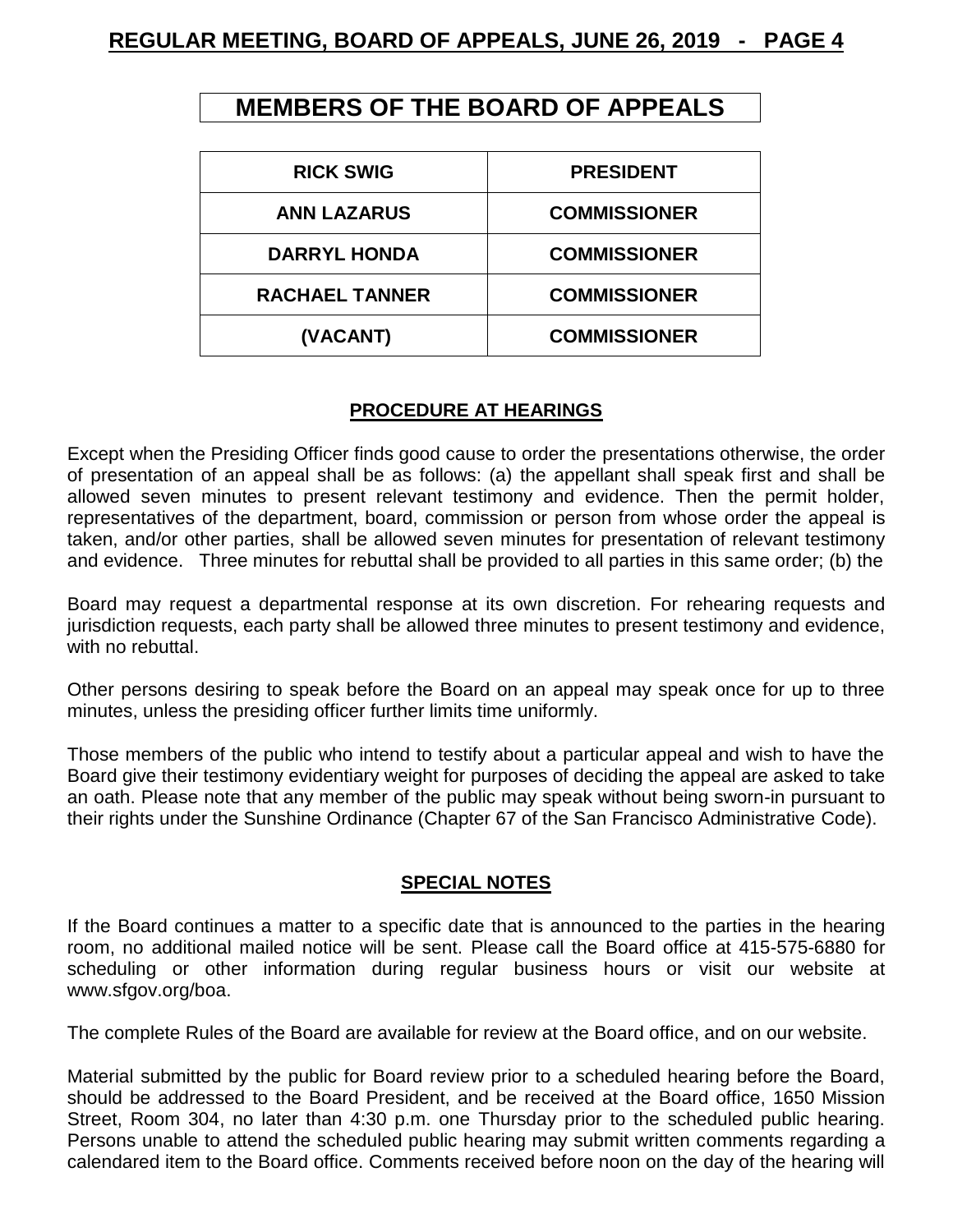be made a part of the official record and will be brought to the attention of the Board at the public hearing. For complete distribution to all Commissioners of the Board, necessary staff and case files, submit an original and ten copies. Please note that names and addresses included in these submittals will become part of the public record. Submittals may be made anonymously.

Pursuant to Government Code § 65009, if you challenge, in court, the approval of a variance or development permit, you may be limited to raising only those issues you or someone else raised at the public hearing described in this notice, or in written correspondence delivered to the Board of Appeals at, or prior to, the public hearing.

Calendared items are sometimes withdrawn or rescheduled the day of hearing or are taken out of order to accommodate special needs. The Board urges all parties to be present in the hearing room from 5:00 p.m. so that everyone has an opportunity to participate in the relevant public hearing when it is called.

#### **PROHIBITION OF SOUND-PRODUCING ELECTRONIC DEVICES**

The ringing of and use of cell phones, pagers and similar sound-producing electronic devices are prohibited at this meeting. Please be advised that the Chair may order the removal from the meeting room of any person(s) responsible for the ringing or use of a cell phone, pager, or other similar sound-producing electronic devices.

### **ACCESSIBILITY INFORMATION**

Individuals with severe allergies, environmental illness, multiple chemical sensitivity or related disabilities should call the accessibility hotline at (415) 554-8925 to discuss meeting accessibility. In order to assist the City's efforts to accommodate such people, attendees at public meetings are reminded that other attendees may be sensitive to various chemical-based products. Please help the City to accommodate these individuals. To obtain a disability-related modification or accommodation, including auxiliary aids or services to participate in the meeting, please contact the Board office at least 48 hours before the meeting at (415) 575-6880.

The closest accessible BART station is the Civic Center station located at the intersection of Market, Hyde and Grove Streets. Accessible curbside parking has been designated at points along McAllister Street. Accessible MUNI lines serving City Hall are the 42 Downtown Loop, 9 San Bruno and 71 Haight/Noriega and the F line. Accessible MUNI Metro lines are the J, K, L, M, and N. For more information regarding MUNI accessible services, call (415) 923-6142.

City Hall is accessible to persons using wheelchairs and other assistive mobility devices. Wheelchair access is provided at the Grove, Van Ness and McAllister streets via ramps. Wheelchair access at the Polk Street/ Carlton B. Goodlett entrance is provided through a wheelchair lift.

American sign language interpreters, translation services and/or sound enhancement will be available upon request by contacting Board staff at (415) 575-6880 at least 48 hours prior to the hearing.

Intérpretes de lenguaje de señas americano, servicio de traducción y/o mejoramiento del sonido estará disponible a petición contactando con personal de la Junta al 415-575-6880 por lo menos 48 horas antes de la audiencia.